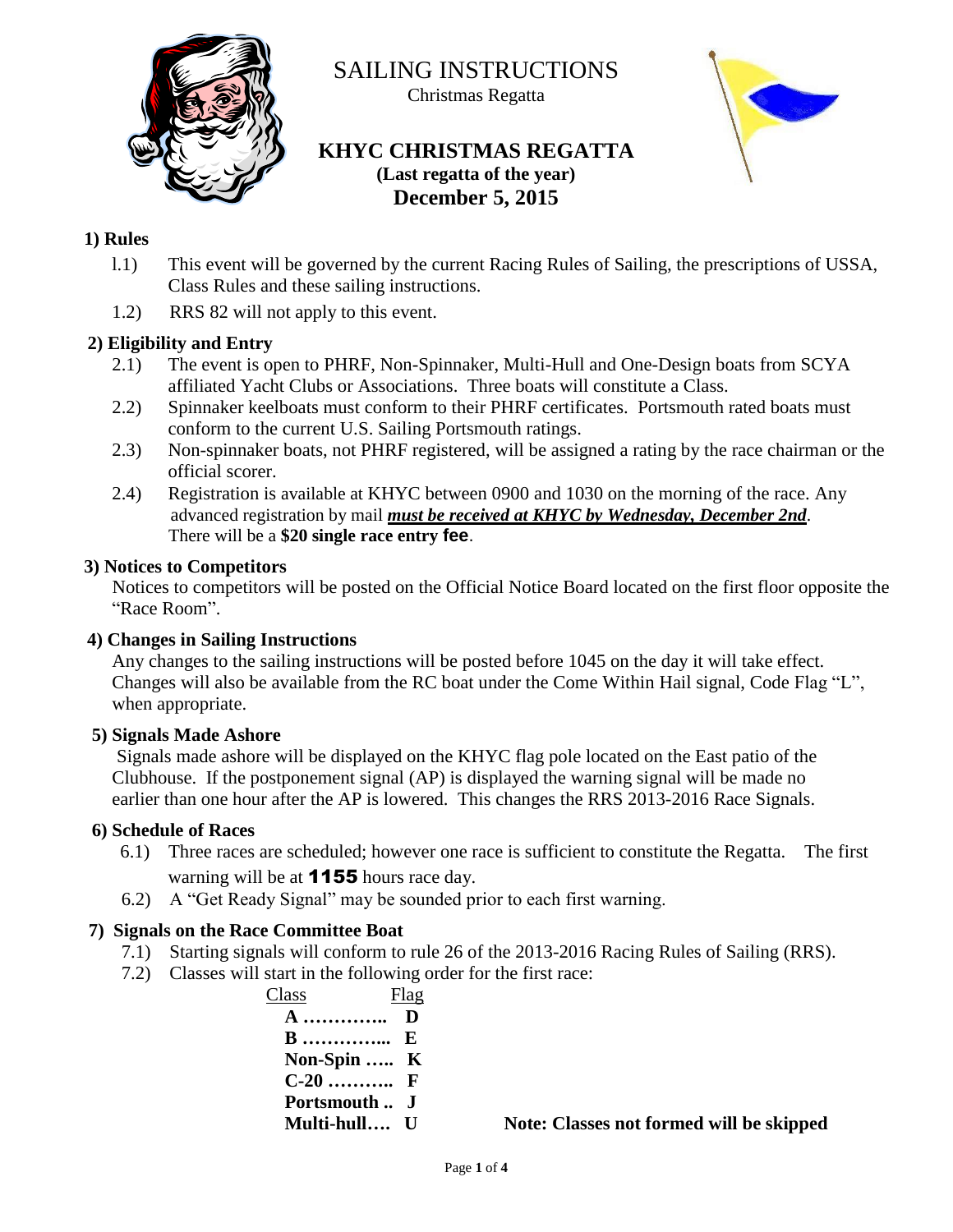## SAILING INSTRUCTIONS

#### Christmas Regatta

- 7.3) Course numbers from Attachment A will be signaled by placard at the Warning Signal for each class.
- 7.4) In Races 2 & 3, weather permitting, the order for starting may be different at the discretion of the Race Committee. Example: time permitting, the Cal 20's may be started while the RC is waiting for another class to finish.

#### **8) The Race Course**

- 8.1) the racing area will be in the vicinity of "S" Mark per KHYC Race Mark Guide.
- 8.2) See Attachment "A" herein for the course.

#### **9) Marks**

 Marks are spar buoys or inflatable replacements in the approximate positions defined on the current KHYC Race Mark Guide.

#### **10) The Start**

- 10.1) Races will be started using rule 26 with classes starting at five-minute intervals. The Committee will attempt but *is not obligated* to keep all start & restart times at five-minute clock intervals.
- 10.2) The starting line will be between a staff displaying an orange flag on the committee boat and a staff with an orange flag floating to port from the race committee boat.
- 10.3) The starting line will be restricted except for starting and finishing.
- 10.4) **Boats whose preparatory signal has not been made shall keep clear of the starting area and all boats whose preparatory signal has been made.**

#### **11) The Finish**

- 11.1) The finish line will be the same as the start line.
- 11.2) Boats that have finished shall retire from and stay clear of the finish line area while waiting for the next race.

#### **12) Safety (Category and Crew)**

- 12.1) This is a US Nearshore event with paragraph 3.8.2 modified to only require any type of VHF radio.
- 12.2) All boats must check in with the Race Committee, sailing on a starboard tack prior to the first class warning signal to be classified as a starter.
- 12.3) A boat retiring **must** notify the committee as soon as possible after retiring or before the last boat to finish (whichever is sooner). The RC monitors VHF Ch.78.

#### **13) Penalty System**

- 13.1) The 720-degree turn penalty is replaced with a 360-degree turn penalty, to include one tack and one jibe, modifying the Scoring Penalty, rules 44.l & 44.2. Rule 44.3 shall not apply.
- 13.2) Boats that accept and execute the turn's penalty shall sign up to that effect on the form posted on the Official Notice Board after the days' racing and within the protest time limit.

#### **14) Time Limit**

- 14.1) Boats failing to start within four minutes after their start signal shall be scored DNS.
- 14.2) Boats failing to finish by 1700 will be scored DNF.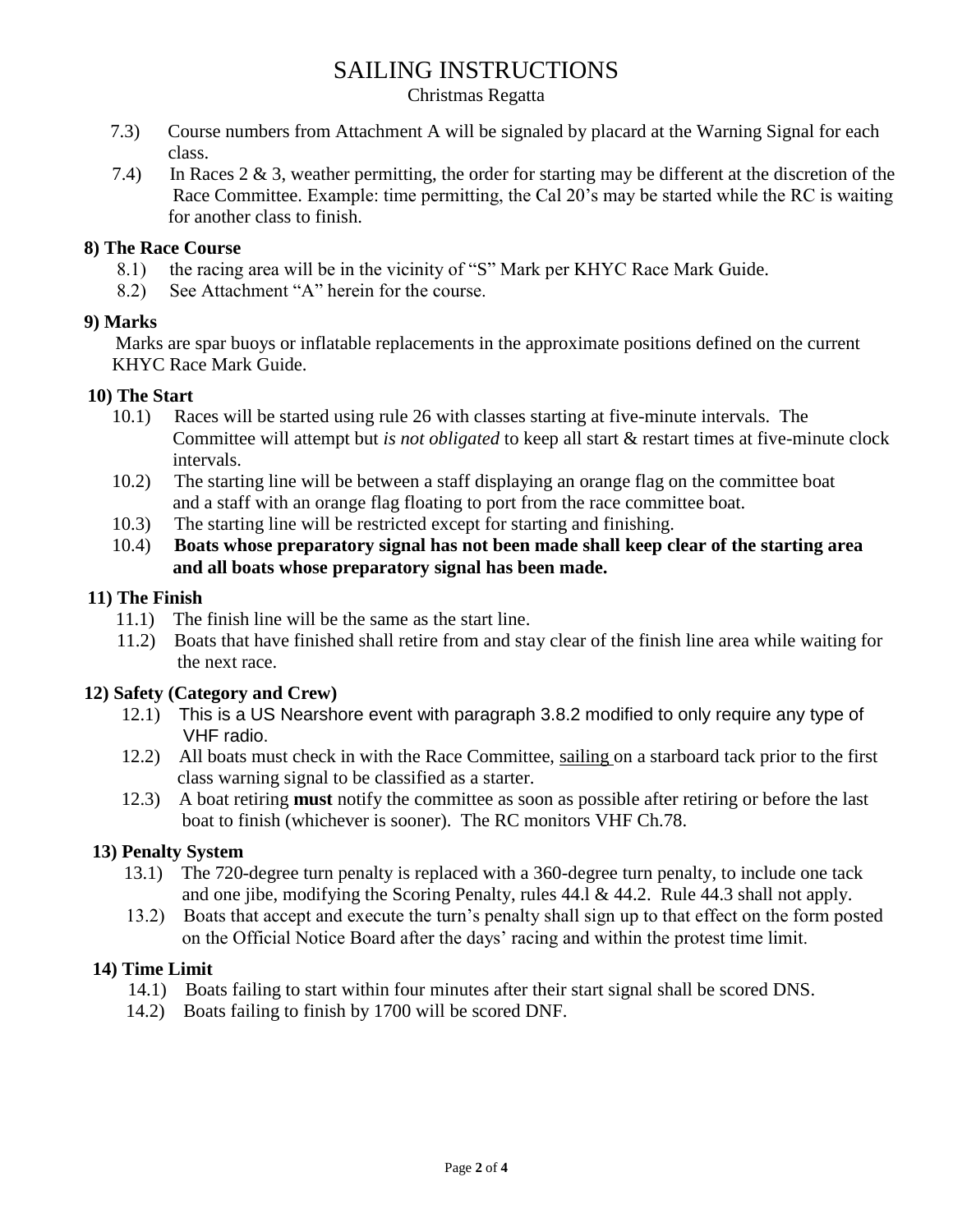## SAILING INSTRUCTIONS

Christmas Regatta

#### **15) Protests**

- 15.1) Boats intending to protest must notify the RC boat upon finishing.
- 15.2) Protests shall be written on forms available at the club and delivered to the Race Chairman or PRO within 45 minutes after the race committee boat docks. The Committee will sound one signal and post docking time on the Official Notice Board. Protests will be heard in the order that they are received.

#### **16) Scoring**

- 16.1) The Low Point scoring system of RRS Appendix A.4 will apply.
- 16.2) Buoy ratings apply with Time on Time scoring.
- 16.3) No race shall be excluded. This changes Appendix A.2 Series Scores.
- 16.4) Non-spinnaker, non-gennaker boats will have their PHRF defined offset added for scoring only if they are required by Class size to race with the Class A or B spinnaker boats. The spinnaker offset must be declared at the time of registration.

#### **17) Prizes**

 Take home trophies will be awarded Saturday, as soon as possible after the event, on the upper level of the clubhouse.

#### **There will be a special prize for the boat best displaying Holiday spirit.**



# **Let the fun begin**

|  | Assistant Race Chair: Rudy Van Kreuningenrvksails@aol.com(310) 373-6254 |  |
|--|-------------------------------------------------------------------------|--|
|  |                                                                         |  |